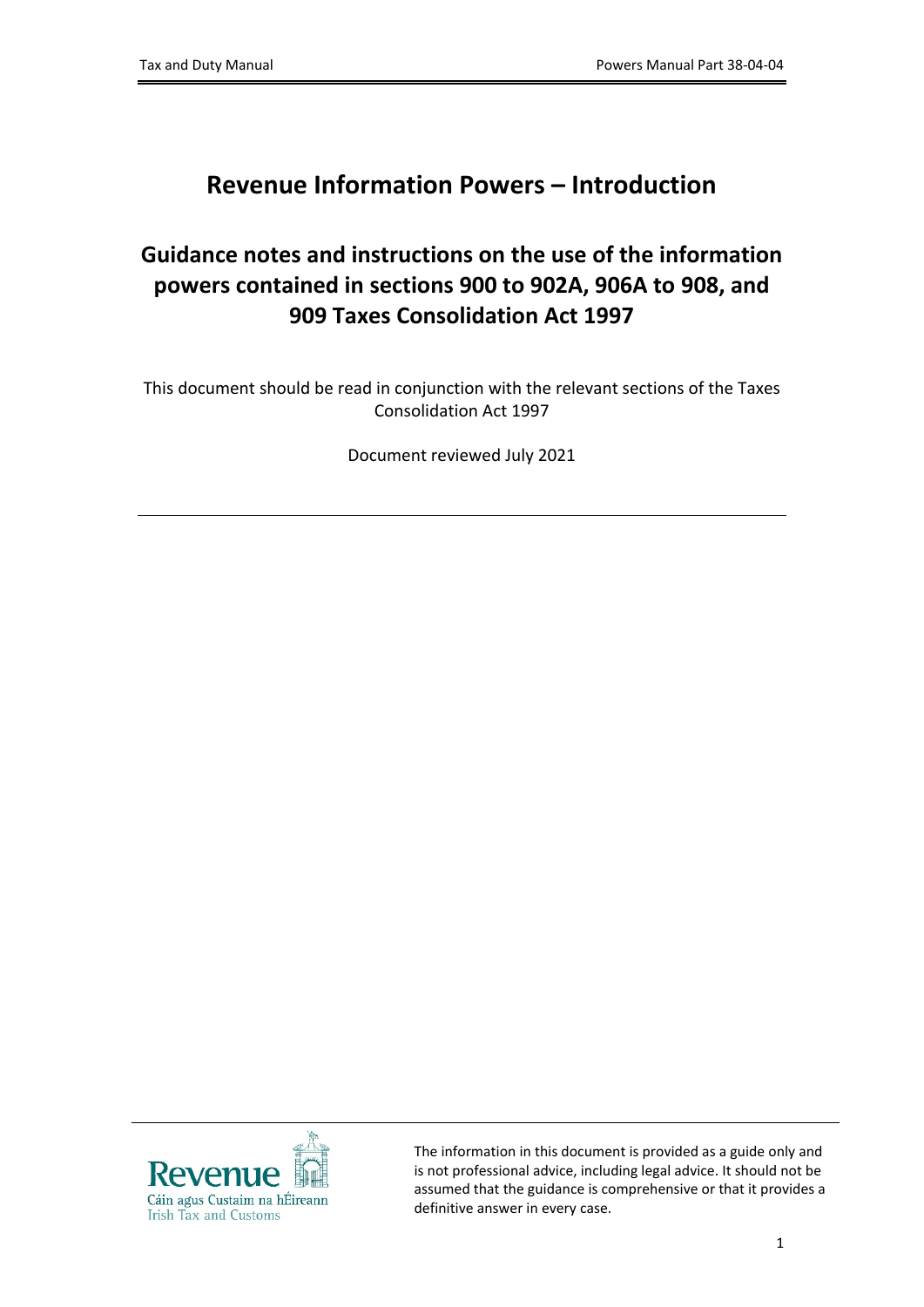#### **Table of Contents**

| 1. |                                                                                  |  |
|----|----------------------------------------------------------------------------------|--|
| 2. |                                                                                  |  |
| 3. |                                                                                  |  |
| 4. | Certain powers of inspection: sections 904A to 904K TCA5                         |  |
| 5. | Court applications for search warrants, evidence from financial institutions and |  |
| 6. |                                                                                  |  |
| 7. |                                                                                  |  |
| 8. | Power to apply to the High Court to seek information from associated             |  |
| 9. |                                                                                  |  |
|    |                                                                                  |  |
|    |                                                                                  |  |
|    |                                                                                  |  |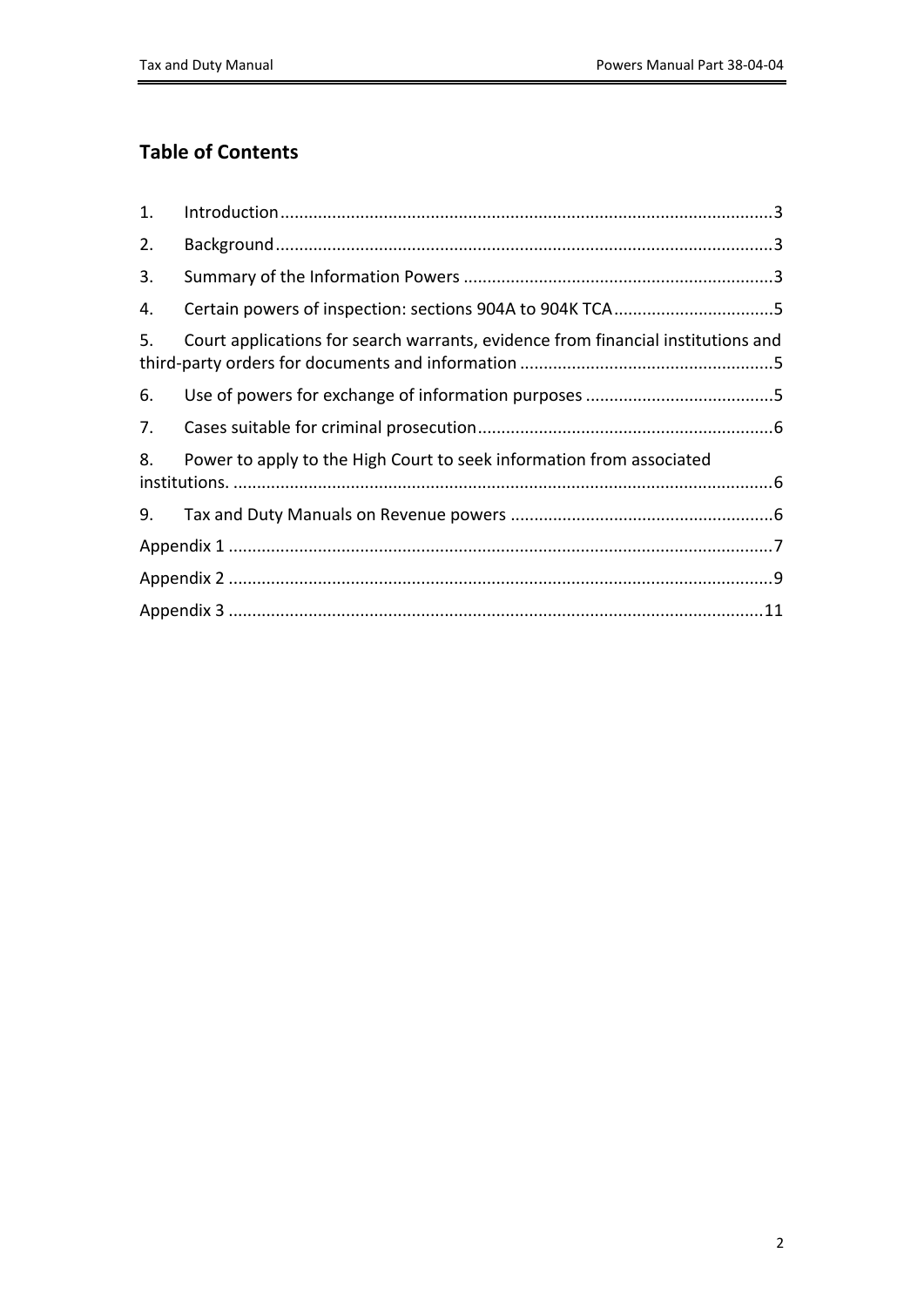#### <span id="page-2-0"></span>1. Introduction

This manual provides step-by-step guidance to authorised officers to ensure the appropriate use of Revenue's information powers.

Personal Income Tax Policy and Legislation Division will, if required, assist Revenue staff on the interpretation of the legislation. The Revenue Solicitor's Office will assist, where necessary, on points of law and procedure.

### <span id="page-2-1"></span>2. Background

Part 38, Chapter 4 of the Taxes Consolidation Act 1997 (TCA) deals with Revenue powers. These instructions explain the information powers contained in that chapter and set out the procedures for using them.

When the Revenue information powers were introduced by the then Minister for Finance in 1999, he gave an undertaking that the new powers would be used responsibly by Revenue and that their use would be focused on tackling tax evasion. The Revenue Commissioners are committed to ensure that that is the case and that appropriate guidelines, administrative checks and balances are in place.

Only Revenue officers who are formally authorised are entitled to use these powers. Several of the powers require the written consent of a Revenue Commissioner as a legal precondition for their use. For all the powers, administrative approval from a senior officer is required. The Schedule of Authorisations and Level of Approval/Consent at **[Appendix](#page-6-0) [1](#page-6-0)** gives details of the level of approval/consent required for the use of each power.

Revenue's Statement of Practice, SP-Gen1/99, now contained in Tax and Duty Manual (TDM) [TDM](https://www.revenue.ie/en/tax-professionals/tdm/powers/38-04-02.pdf) [Part](https://www.revenue.ie/en/tax-professionals/tdm/powers/38-04-02.pdf) [38-04-02](https://www.revenue.ie/en/tax-professionals/tdm/powers/38-04-02.pdf), gives a comprehensive overview of the procedures to be adopted when using the powers. All staff authorised to use the powers should be familiar with the contents of that Manual. In particular, the more exceptional powers are not to be focused on smaller cases where the potential tax loss from evasion is unlikely to be significant.

The Table of Powers at [Appendix](#page-8-1) [2](#page-8-1) contains a list of all the powers provisions outlined in Chapter 4 Part 38 TCA (Revenue Powers).

#### <span id="page-2-2"></span>3. Summary of the Information Powers

The information powers introduced in the Finance Act 1999, may be divided into the following broad categories: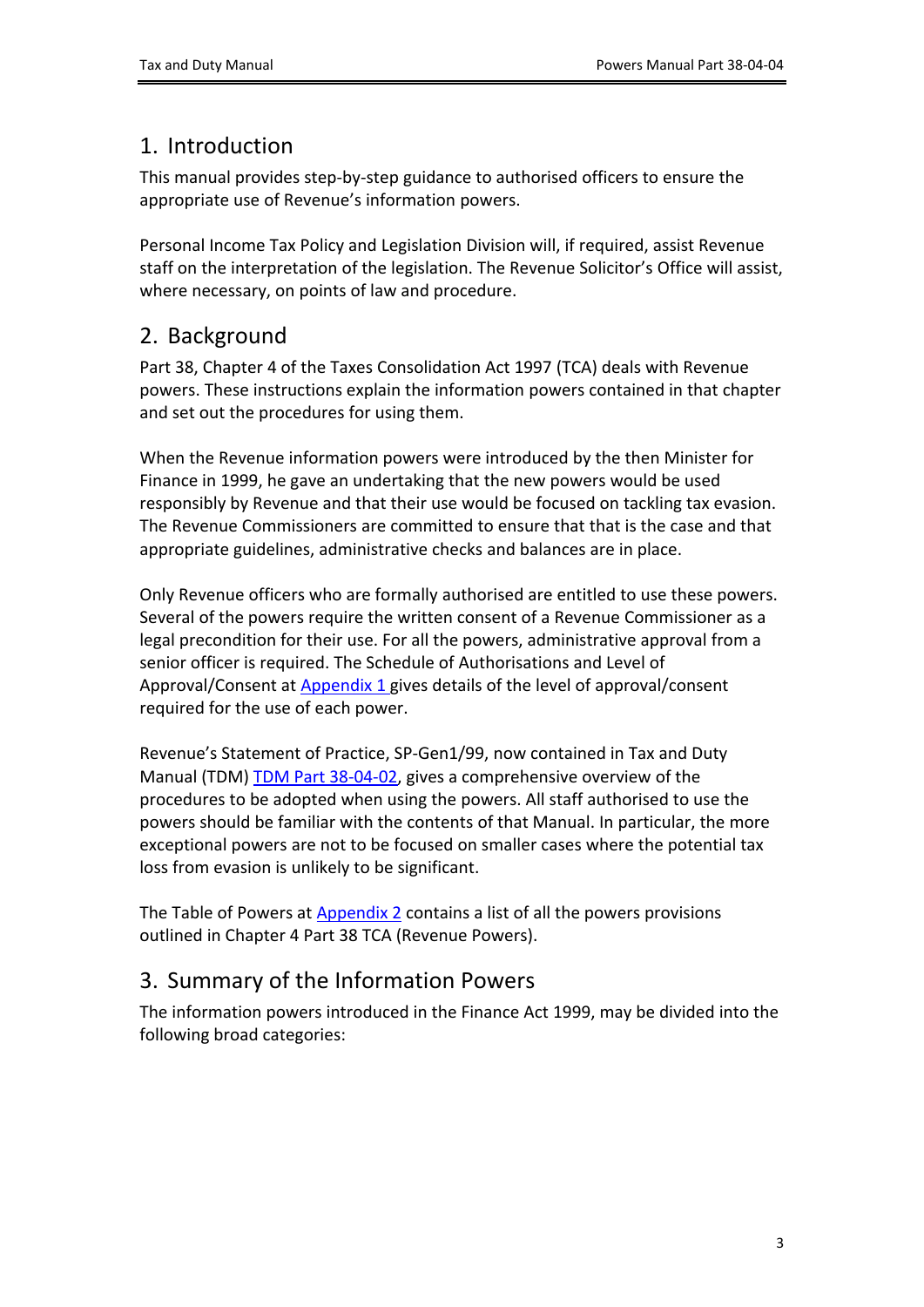| Information, etc., from a taxpayer:                | Power to call for production of books,<br>records or other documents and<br>information etc. from a taxpayer Section<br>900 - TDM Part 38-04-04a<br>Power to seek a High Court Order for<br>their production in certain situations.<br>Section 901 - TDM Part 38-04-04b.<br>Power to require a taxpayer to deliver a<br>statement of affairs. Section 909 - TDM<br>Part 38-04-06.                                                                                                                                                                                                                    |
|----------------------------------------------------|------------------------------------------------------------------------------------------------------------------------------------------------------------------------------------------------------------------------------------------------------------------------------------------------------------------------------------------------------------------------------------------------------------------------------------------------------------------------------------------------------------------------------------------------------------------------------------------------------|
| Information, etc., from a third party:             | Power to require information etc. and<br>books, records and other documents<br>from a third party in relation to a<br>taxpayer, Section 902 - TDM Part 38-04-<br>04f,<br>Power to apply to the Tax Appeals<br>Commission for taxpayer information<br>from a third party. Section 907A - TDM<br>Part 38-04-04h,<br>Power to seek a High Court Order for<br>their production in certain situations.<br>Section 902A - TDM Part 38-04-04g,                                                                                                                                                              |
| Information, etc., from financial<br>institutions: | Power to require a financial institution to<br>provide information etc. or access to<br>books, records or other documents in<br>relation to a taxpayer, in certain<br>circumstances, with the consent of a<br>Revenue Commissioner. Section 906A -<br><b>TDM Part 38-04-04c</b><br>Power to require a financial institution to<br>provide information etc. or access to<br>books, records or other documents in<br>relation to a taxpayer, with the consent<br>of a Revenue Commissioner and by<br>obtaining the consent of the Tax Appeals<br>Commission, Section 907 - TDM Part 38-<br>04-04e, and |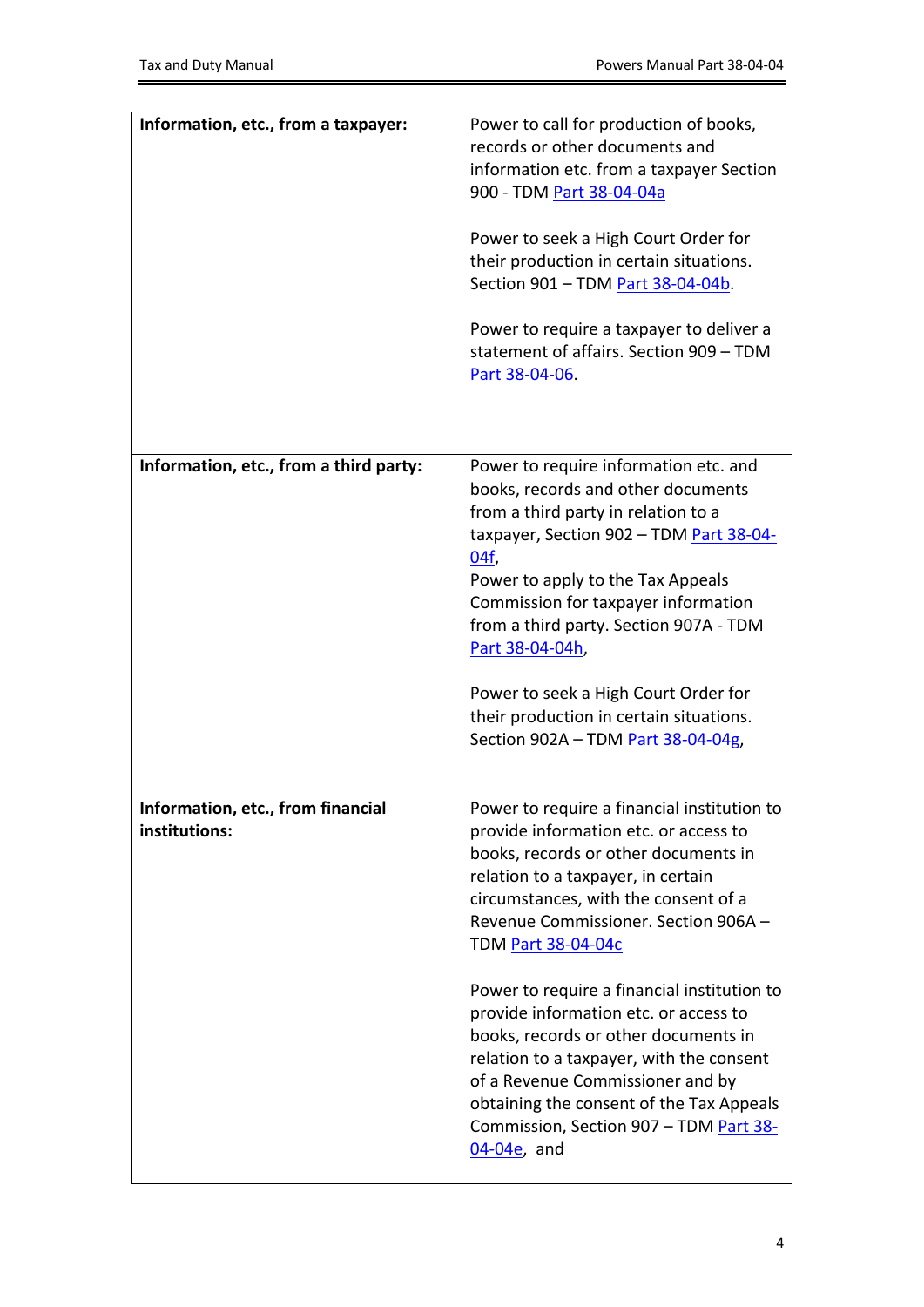| Power to require a financial institution to |
|---------------------------------------------|
| provide information etc. or access to       |
| books, records or other documents in        |
| relation to a taxpayer, with the consent    |
| of a Revenue Commissioner by obtaining      |
| a High Court Order: Section 908 - TDM       |
| Part 38-04-04d,                             |
| (The appropriate power to use will          |
| depend on the nature of the case and        |
| whether the identity of the taxpayer(s) is  |
| known.)                                     |
|                                             |
|                                             |
|                                             |
|                                             |
|                                             |

### <span id="page-4-0"></span>4. Certain powers of inspection: sections 904A to 904K TCA

The powers in sections 904A to 904K TCA relate to the audit of returns of Deposit Interest Retention Tax (DIRT) and the audit of certain aspects of the business of assurance companies, investment undertakings, authorised insurers, qualifying lenders and savings managers and to the operation of dividend withholding tax and professional services withholding tax. [Appendix](#page-10-0) [3](#page-10-0) contains a list of these powers. Guidelines for these powers are not included in this manual.

# <span id="page-4-1"></span>5. Court applications for search warrants, evidence from financial institutions and third-party orders for documents and information

The powers in

- section 908A (obtaining evidence from financial institutions),
- section 908C (obtaining search warrants),
- section 908D (orders for evidential material) and
- section 908E (information from third parties)

are not covered in this manual, as they relate to criminal investigations and are used mainly by Investigations and Prosecutions Division.

# <span id="page-4-2"></span>6. Use of powers for exchange of information purposes

Section 912A TCA facilitates the exchange of information by the Revenue Commissioners with tax authorities of other countries or territories under double tax treaties or tax information exchange agreements. The section enables Revenue to obtain information under sections 900, 901,902, 902A, 905,906A, 907, 907A and 908 TCA where it is required for purposes of a tax liability in such countries or territories.

An authorised officer in the Exchange of Information Branch of International Division deals with the application of these sections for exchange of information purposes.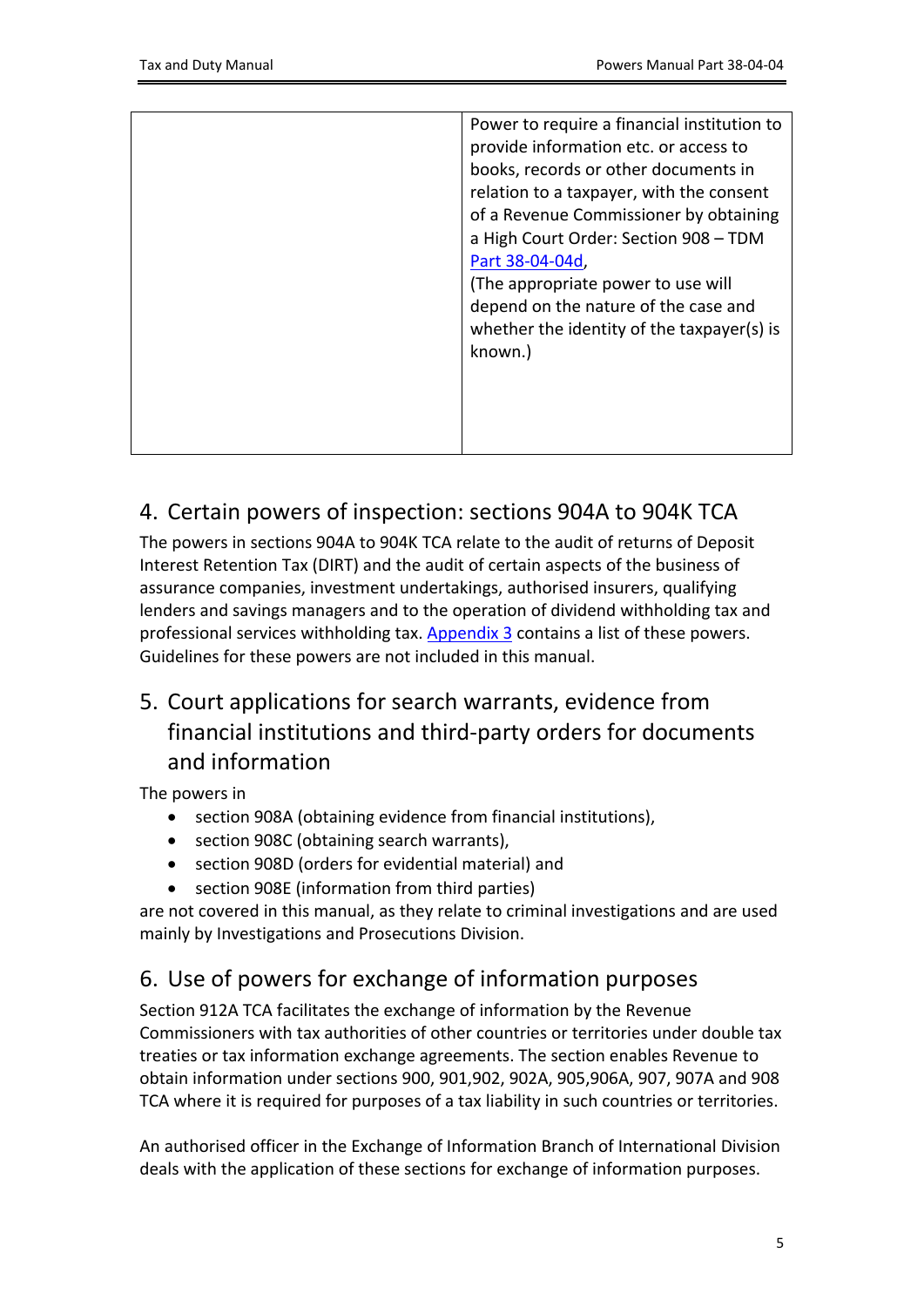Contact should be made with the that branch in the first instance if information about a taxpayer is required from a non-resident financial institution.

### <span id="page-5-0"></span>7. Cases suitable for criminal prosecution

If a serious evasion is suspected in a case, before using any of the powers mentioned in this manual, the facts of the case should be considered in the light of the tax prosecution criteria in Chapter 7 of the Code of Practice for Revenue Audit and other Compliance Interventions. If the case seems likely to come within those criteria and is suitable for investigation with a view to prosecution, the officer dealing with the case should (in consultation with her/his Branch Manager) contact the liaison officer in Investigation and Prosecution Division.

#### <span id="page-5-1"></span>8. Power to apply to the High Court to seek information from associated institutions.

Section 908B TCA allows Revenue to apply to the High Court to seek an order requiring a financial institution to supply documents and information held by a nonresident entity over which it has control. This power is for use by the Offshore Assets Group in the Investigations and Prosecutions Division in the first instance. Guidelines for that power are not included here.

#### <span id="page-5-2"></span>9. Tax and Duty Manuals on Revenue powers

The Tax and Duty Manuals in the Powers folder set out for each section:

- an outline of the legislation;
- detailed guidance on the use of the power contained in the section; and
- draft notices/letters for use in the exercise of the powers.

They do not purport to give a legal interpretation of the statutory provisions. They complement the TDM [Part](https://www.revenue.ie/en/tax-professionals/tdm/powers/38-04-02.pdf) [38-04-02](https://www.revenue.ie/en/tax-professionals/tdm/powers/38-04-02.pdf) and set out the way the powers are to be used.

The sections are considered in the order set out in the Contents.

Forms of Notice, Forms of Consent and sample letters to taxpayers are contained in each manual. The text of the notices and letters are indicative only and can be adjusted to suit the circumstances of a case, but care should be taken that the statutory requirements are included if any changes are made.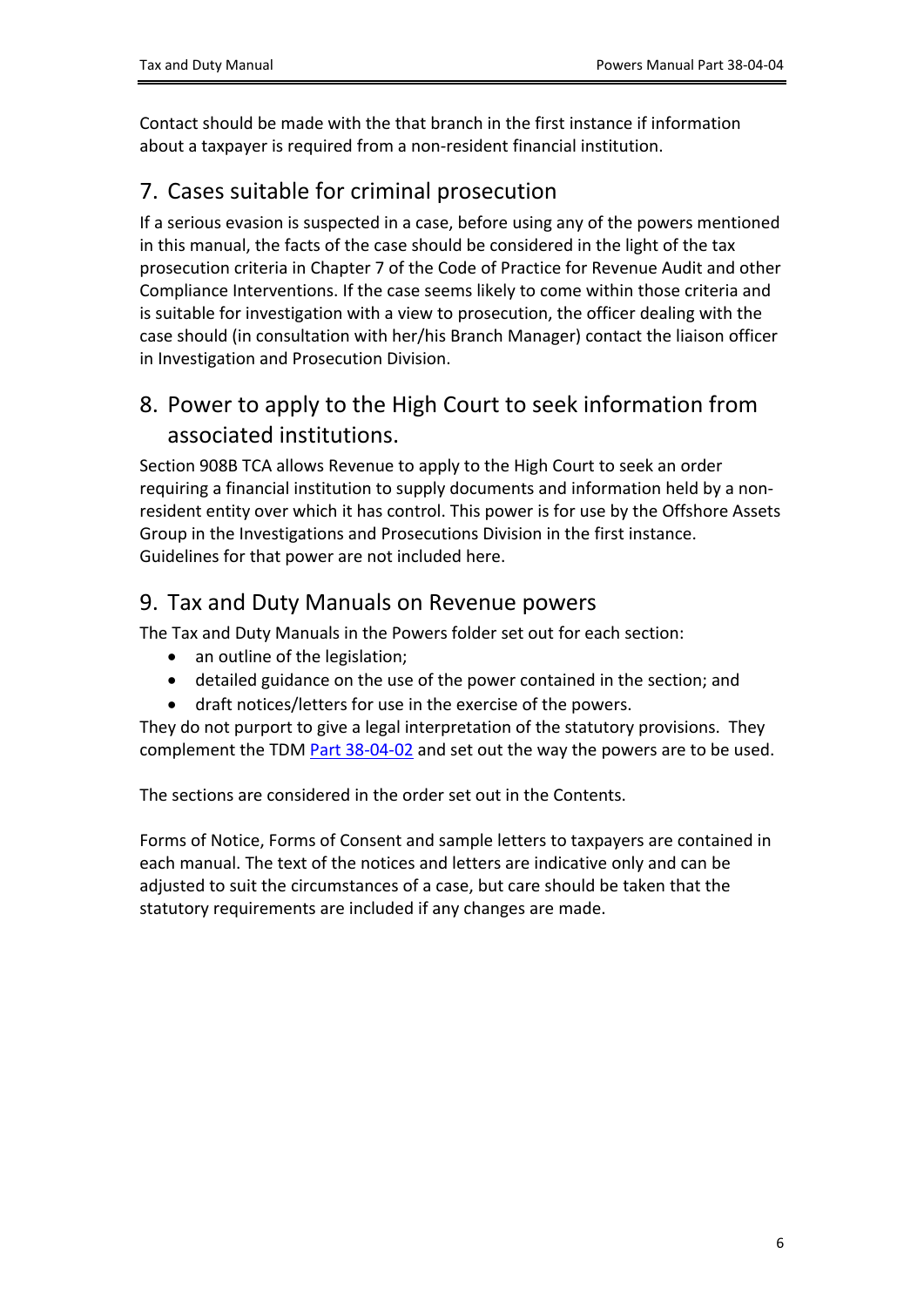# <span id="page-6-0"></span>Appendix 1

Schedule of authorisations for information powers and level of approval/consent

| Section                | Approval required for         | <b>Statutory consent</b>    |
|------------------------|-------------------------------|-----------------------------|
|                        | use                           | required for use            |
| 900 - Production of    | <b>Principal Officer</b>      |                             |
| books, etc. by         |                               |                             |
| taxpayer               |                               |                             |
| 901 – Application to   | <b>Assistant Secretary</b>    |                             |
| <b>High Court for</b>  |                               |                             |
| production of books,   |                               |                             |
| etc., by taxpayer      |                               |                             |
| 902 - Information      | <b>Principal Officer</b>      |                             |
| from third party       |                               |                             |
| 902A – Application     | <b>Assistant Secretary</b>    | Written consent of a        |
| to High Court for      |                               | <b>Revenue Commissioner</b> |
| information from       |                               |                             |
| third party            |                               |                             |
| 906A - Information     | <b>Assistant Secretary</b>    | Written consent of a        |
| from financial         |                               | <b>Revenue Commissioner</b> |
| institutions           |                               |                             |
| 907 – Tax Appeals      | <b>Assistant Secretary</b>    | Written consent of a        |
| Commission:            |                               | <b>Revenue Commissioner</b> |
| information from       |                               |                             |
| financial institutions |                               |                             |
| 907A – Tax Appeals     | <b>Assistant Secretary</b>    | Written consent of a        |
| Commission:            |                               | <b>Revenue Commissioner</b> |
| information from       |                               |                             |
| third party            |                               |                             |
| 908 - High Court:      | <b>Assistant Secretary</b>    | Written consent of a        |
| information from       |                               | <b>Revenue Commissioner</b> |
| financial institutions |                               |                             |
| 909 – Statement of     | Audit Manager /               |                             |
| Affairs in audit and   | <b>Assistant Principal or</b> |                             |
| investigation          | Principal                     |                             |
| 912A - Information     | As required by the            | As required by the          |
| for tax authorities in | section being used to         | section being used to       |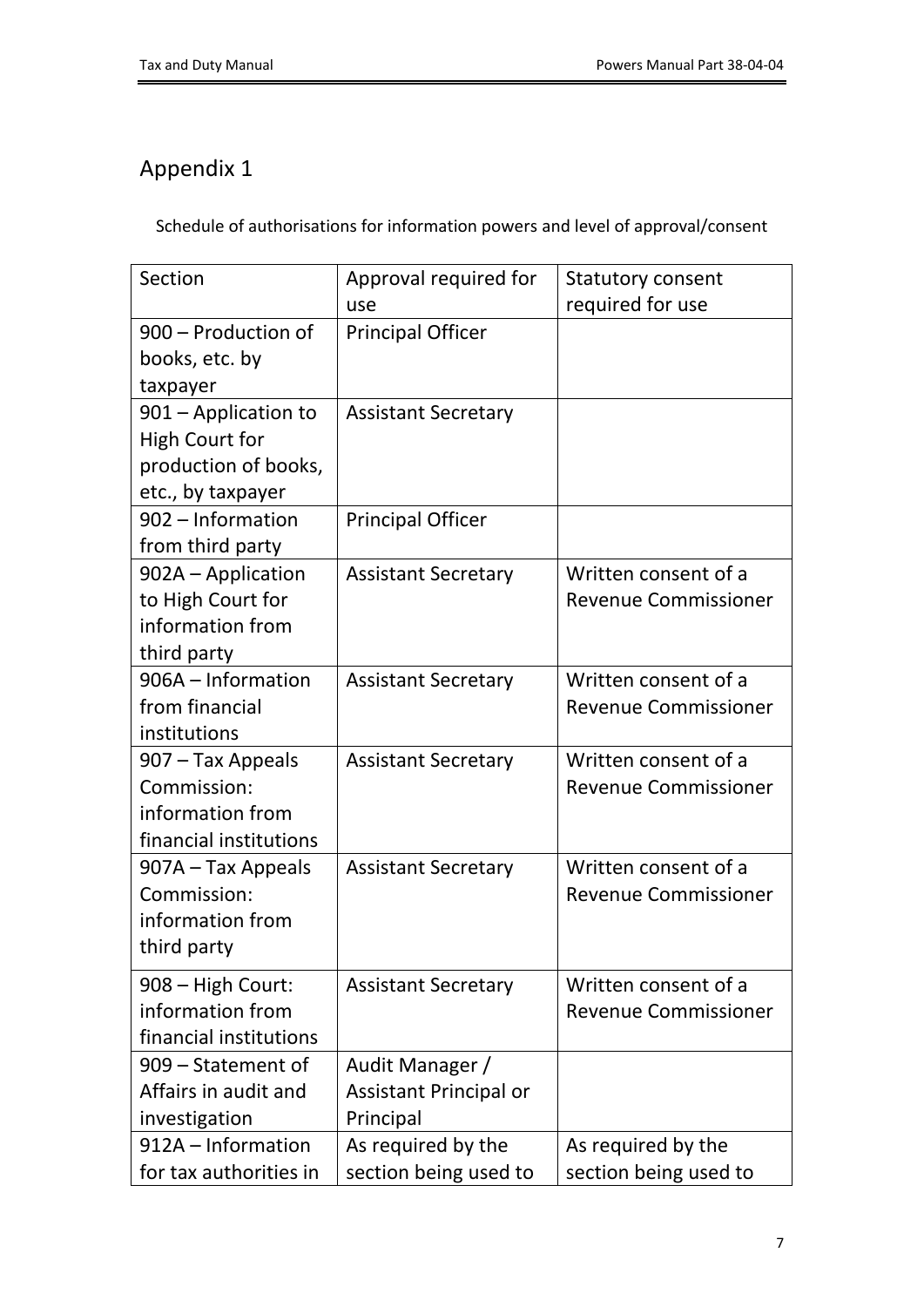| other jurisdictions   | seek the information | seek the information for |
|-----------------------|----------------------|--------------------------|
| (this section enables | for the other        | the other jurisdiction   |
| information to be     | jurisdiction         |                          |
| obtained under        |                      |                          |
| sections 900,         |                      |                          |
| 901,902,902A,905,     |                      |                          |
| 906A, 907, 907A and   |                      |                          |
| 908 on behalf of      |                      |                          |
| another jurisdiction) |                      |                          |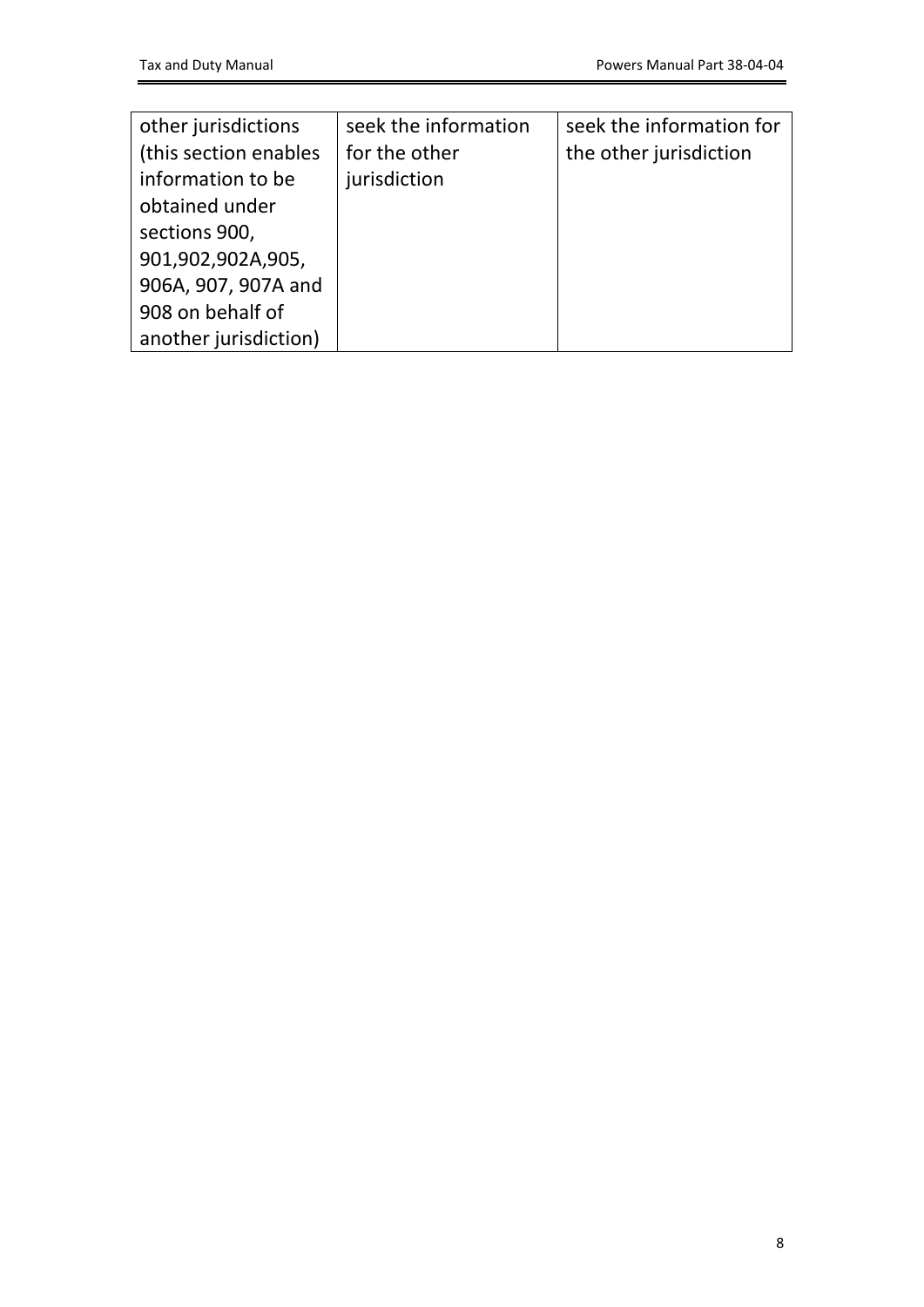# <span id="page-8-0"></span>Appendix 2

#### <span id="page-8-1"></span>Table of powers Taxes Consolidation Act 1997, Part 38, Chapter 4

| Section 899 | Inspector's right to make enquiries.                       |
|-------------|------------------------------------------------------------|
| Section 900 | Power to call for the production of books, information,    |
|             | etc.                                                       |
| Section 901 | Application to High Court: production of books,            |
|             | information, etc.                                          |
| Section 902 | Information to be furnished by third party: request of an  |
|             | authorised officer                                         |
| Section     | Application to High Court: information from third party    |
| 902A        |                                                            |
| Section     | Power of inspection: life policies                         |
| 902B        |                                                            |
| Section 903 | Power of inspection: PAYE                                  |
| Section 904 | Power of inspection: tax deduction from certain sub-       |
|             | contractors                                                |
| Section     | Power of inspection: returns and collection of appropriate |
| 904A        | tax                                                        |
| Section     | Report to Committee of Public Accounts: publication, etc.  |
| 904B        |                                                            |
| Section     | Other powers of inspection (see Appendix 3)                |
| 904C to     |                                                            |
| 904K        |                                                            |
| Section 905 | Inspection of documents and records                        |
| Section 905 | District Court search warrant (for civil proceedings only) |
| (2A)        |                                                            |
| Section 906 | Authorised Officers and Garda Síochána                     |
| Section     | Information to be furnished by financial institutions      |
| 906A        |                                                            |
| Section 907 | Application to Tax Appeals Commission: information from    |
|             | financial institutions                                     |
| Section     | Application to Tax Appeals Commission: information from    |
| 907A        | third party                                                |
| Section 908 | Application to High Court seeking order requiring          |
|             | information from Financial Institutions                    |
| Section     | (Revenue offence) Power to obtain District Court order re  |
| 908A        | information from financial institution                     |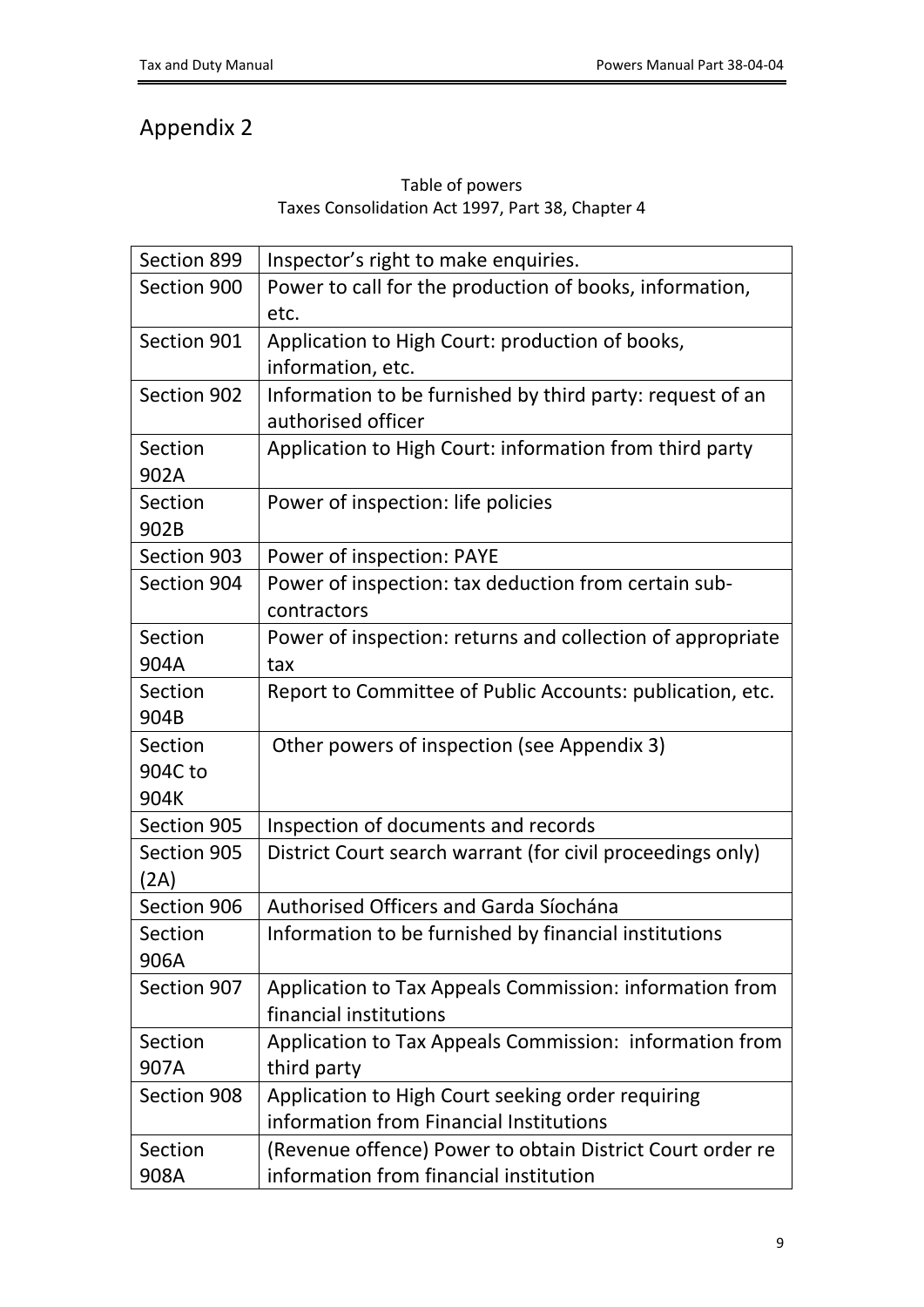| Section     | Application to High Court seeking order requiring       |
|-------------|---------------------------------------------------------|
| 908B        | information from associated institutions                |
| Section     | (Revenue offence) Power to obtain District Court search |
| 908C        | warrant                                                 |
| Section     | Order to produce evidential material (Revenue offence)  |
| 908D        | Power to obtain District Court production order         |
| Section     | Order to produce documents or provide information       |
| 908E        | (Revenue offence) Power to obtain District Court        |
|             | information and witness order                           |
| Section     | Privileged legal material (re section 908E)             |
| 908F        |                                                         |
| Section 909 | Power to require return of property                     |
| Section 910 | Power to obtain information from Minister of the        |
|             | Government                                              |
| Section 911 | <b>Valuation of assets</b>                              |
| Section 912 | Computer documents and records                          |
| Section     | Information for tax authorities in other territories    |
| 912A        |                                                         |
| Section     | Questioning suspects in Garda custody in certain        |
| 912B        | circumstances                                           |